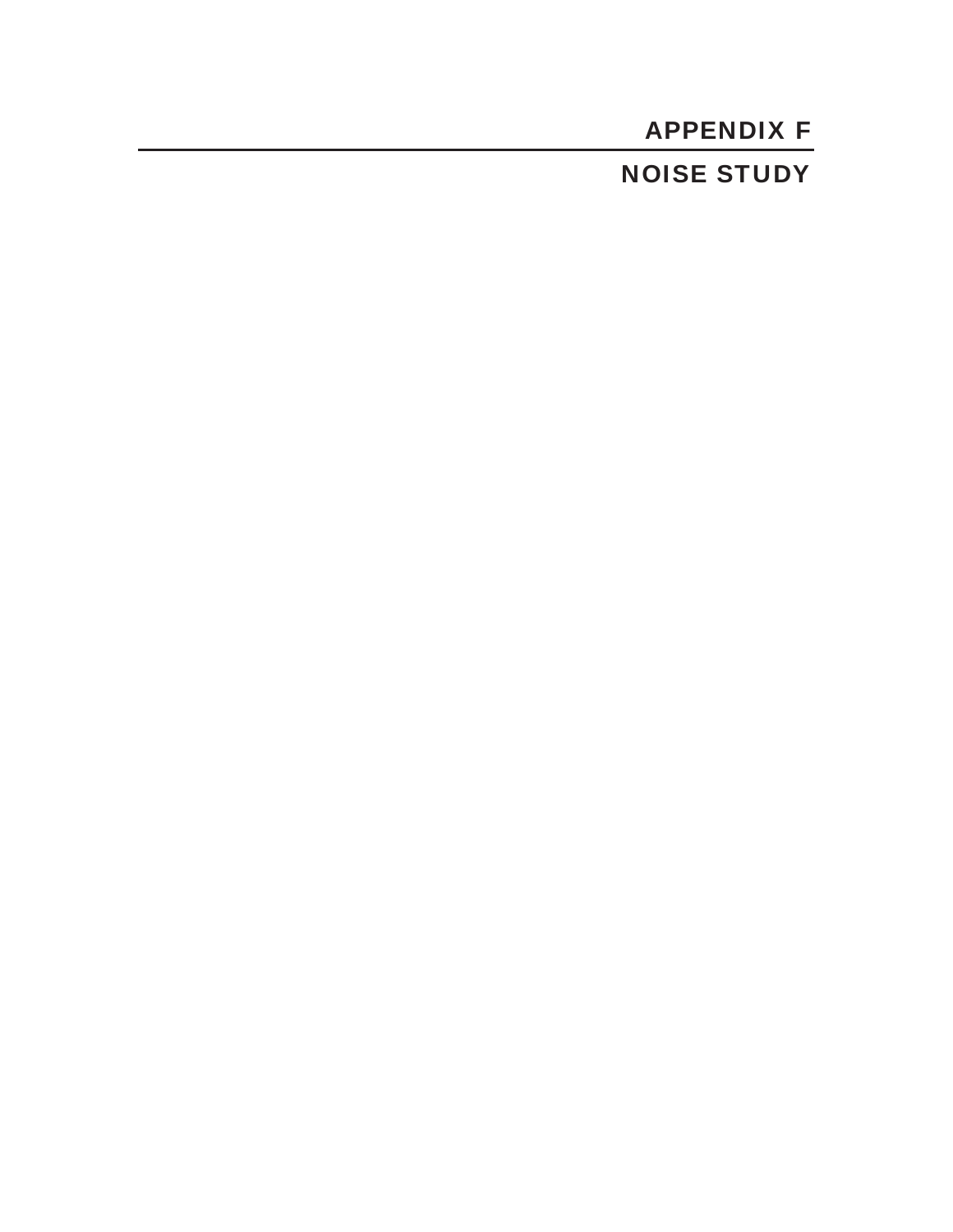| $\sum$ Me COMPANY<br>Many Solutions <sup>SM</sup> |                            | <b>Memo</b> |
|---------------------------------------------------|----------------------------|-------------|
| To:<br><b>SDDOT</b>                               |                            |             |
| From: HDR                                         | Project: SD100 Noise Study |             |
| Date: May 23, 2011 (revised December 6, 2011)     | Job No: 32194              |             |
|                                                   |                            |             |

#### **RE: SD100 Noise Study**

An advocate of noise-compatible land use planning, the South Dakota Department of Transportation (SDDOT) has requested that HDR Engineering, Inc. (HDR) determine the distance to specific noise contour levels and plot those noise contours on aerial photos of the SD100 corridor.

In previous technical memos prepared by HDR for the South Dakota Department of Transportation (SDDOT) regarding the SD100 corridor preservation project, HDR determined the distance to specific noise levels (66 and 71 dBA), and plotted those noise contours on aerial photos of the SD100 corridor. The distance to these contours was determined using the Federal Highway Administration's (FHWA) Traffic Noise Model (TNM, Version 2.5). The 66 dBA contour represents the threshold for traffic noise impacts on residential land uses. The 71 dBA contour represents the threshold for traffic noise impacts on commercial and institutional land uses. SDDOT also asked HDR to determine noise levels at the following fixed distances from the roadway centerline: 25, 50, 75, 100, 125, 150, 200, 225, 250, 275, 300, 325, 350, 375, 400, 450, 500, and 600 feet.

HDR has been requested to update the noise analysis with year 2035 traffic volumes, replacing the year 2025 volumes previously modeled. This update will be for the southern project area only  $(I-29$  to  $26<sup>th</sup>$  Street).

#### **Traffic Data**

This analysis used peak hour traffic volumes for the year 2035. Attachment A shows the traffic volumes used for each roadway segment remodeled in TNM.

#### **Analysis Results**

Table 1 shows the distance to these predicted contour lines for each segment of SD100 (I-29 to 26<sup>th</sup> Street) that has unique traffic volumes. It is important to note that noise contours are an approximation that takes into account traffic, speed, ground elevation, etc. and can vary depending on a variety of conditions.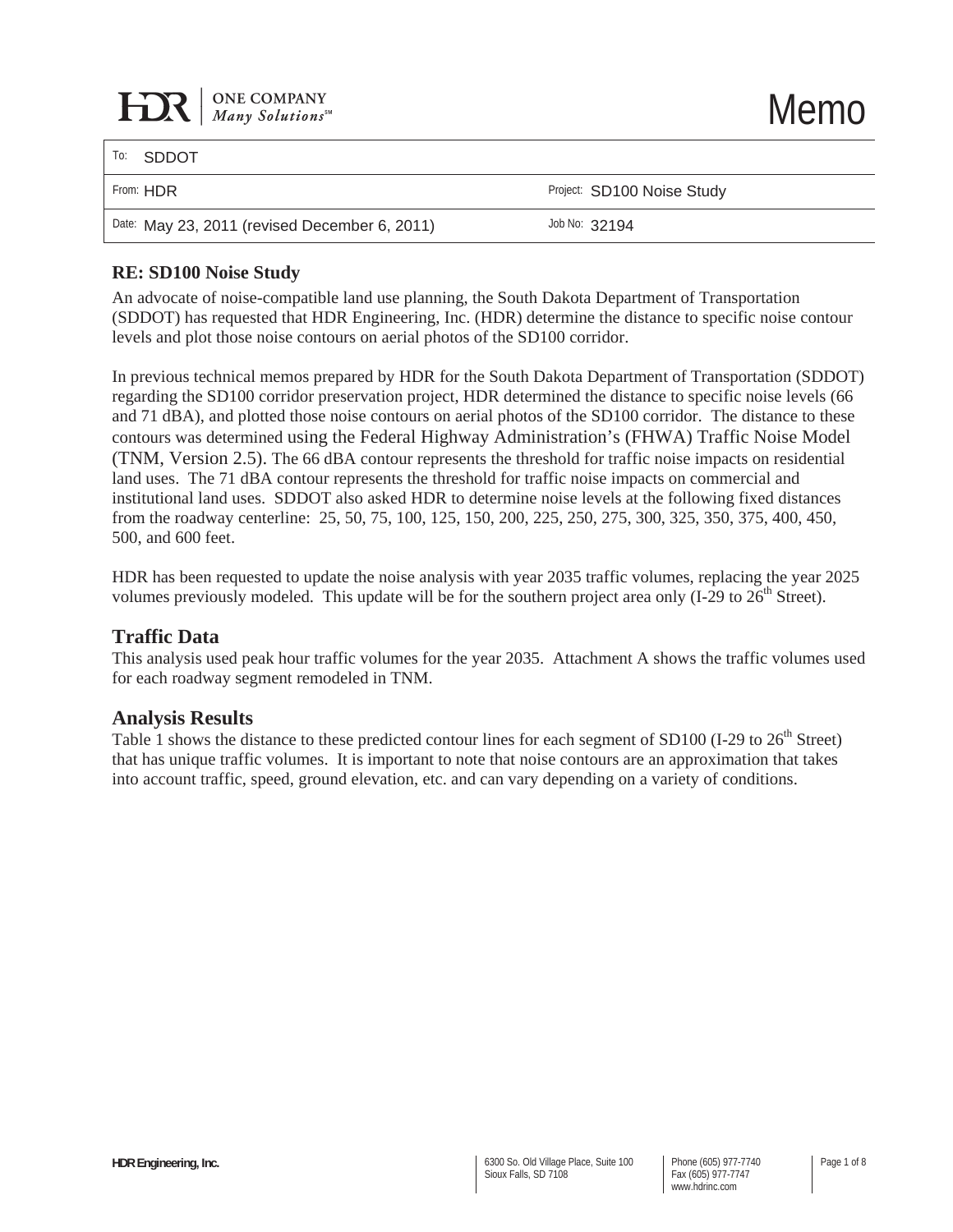| Predicted Traffic Noise Levels at Fixed Distances from Roadway Centerline (dBA) |      |      |      |      |      |      |      |      |      |      |      |      |      |      |      |      |      |
|---------------------------------------------------------------------------------|------|------|------|------|------|------|------|------|------|------|------|------|------|------|------|------|------|
| <b>Roadway Section</b>                                                          | 25   | 50   | 75   | 100  | 125  | 150  | 200  | 225  | 250  | 275  | 300  | 350  | 375  | 400  | 450  | 500  | 600  |
|                                                                                 | feet | feet | feet | feet | feet | feet | feet | feet | feet | feet | feet | feet | feet | feet | feet | feet | feet |
| <b>I-29 TO TALLGRASS</b>                                                        | 74   | 71   | 69   | 68   | 67   | 66   | 65   | 64   | 64   | 63   | 63   | 62   | 62   | 62   | 61   | 61   | 60   |
| <b>TALLGRASS TO LOUISE</b>                                                      | 74   | 71   | 69   | 68   | 67   | 66   | 65   | 64   | 64   | 63   | 63   | 62   | 62   | 62   | 61   | 61   | 60   |
| <b>LOUISE TO WESTERN</b>                                                        | 74   | 71   | 69   | 68   | 67   | 66   | 65   | 65   | 64   | 64   | 63   | 63   | 62   | 62   | 62   | 61   | 60   |
| <b>WESTERN TO MINNESOTA</b>                                                     | 74   | 71   | 69   | 68   | 67   | 66   | 65   | 64   | 64   | 63   | 63   | 62   | 62   | 62   | 61   | 61   | 60   |
| MINNESOTA TO CLIFF                                                              | 74   | 71   | 69   | 68   | 67   | 66   | 65   | 65   | 64   | 64   | 63   | 63   | 62   | 62   | 62   | 61   | 60   |
| <b>CLIFF TO SOUTHEASTERN</b>                                                    | 74   | 71   | 70   | 68   | 67   | 67   | 65   | 65   | 64   | 64   | 64   | 63   | 63   | 62   | 62   | 62   | 61   |
| SOUTHEASTERN TO SYCAMORE                                                        | 74   | 71   | 69   | 68   | 67   | 66   | 65   | 64   | 64   | 63   | 63   | 62   | 62   | 62   | 61   | 61   | 60   |
| SYCAMORE TO 69TH                                                                | 74   | 71   | 69   | 68   | 67   | 66   | 65   | 65   | 64   | 64   | 63   | 63   | 62   | 62   | 62   | 61   | 60   |
| 69TH TO 57TH                                                                    | 74   | 71   | 69   | 68   | 67   | 66   | 65   | 64   | 64   | 63   | 63   | 62   | 62   | 62   | 61   | 61   | 60   |
| 57TH TO 41ST                                                                    | 74   | 71   | 69   | 68   | 67   | 66   | 65   | 64   | 64   | 63   | 63   | 62   | 62   | 62   | 61   | 61   | 60   |
| 41ST TO 33RD                                                                    | 74   | 71   | 69   | 68   | 67   | 66   | 65   | 64   | 64   | 63   | 63   | 62   | 62   | 62   | 61   | 61   | 60   |
| 33RD TO 26TH                                                                    | 74   | 71   | 69   | 68   | 67   | 66   | 65   | 65   | 64   | 64   | 63   | 63   | 62   | 62   | 62   | 61   | 60   |

**Table 1 Predicted Traffic Noise Levels at Fixed Distances from the Right of Way (dBA)** 

The following information pertains to specific locations within the SD100 corridor that have potential noise impacts identified and required further analysis.

### **Noise Impacts – 41st Street**

The noise analysis conducted in this area indicated the potential for noise impacts to the residential area in the northwest quadrant of the intersection of 41<sup>st</sup> Street and SD100. This determination was based on the predicted location of the 66 dBA noise contour generated by this study. Additional analysis is provided to determine the benefit to cost ratio of possible noise mitigation measures. HDR modeled the impacted area using TNM 2.5 and determined that a total of three residences were predicted to be impacted by traffic noise levels in excess of the noise abatement criteria (66 dBA).

In the attempt to mitigate these noise impacts, HDR modeled a noise barrier along the ROW between SD100 and the residences (see Figure F-1 for location). The modeled barrier was 767 feet long and averaged 15.19 feet in height, with a total cost of \$512,632, at \$44 per square foot. Of the ten residences located in the area, five received a benefit (a 5dBA or greater noise reduction) from the barrier. The calculated benefit to cost ratio for this barrier is \$102,526 per benefited receptor, which is greater than the SDDOT limit of \$21,000 per benefited receptor.

The predicted 66 and 71 dBA noise contour lines for the new alignment of SD100 are presented in Figures 3- 3a thru 3-3g of Chapter 3.

## **Harmodon Park**

HDR evaluated potential noise impacts to the softball and baseball fields at Harmodon Park using TNM 2.5. HDR also evaluated discrete modeling points within the park and vicinity. Existing traffic volumes from 2006 were utilized to determine the existing traffic noise levels in the park. These were compared to the 2035 future build scenario noise levels. Figure F-2 in Attachment B shows the modeling locations and the predicted change in noise levels from 2006 to 2025. Analysis results indicate that traffic noise levels are not predicted to occur. Predicted traffic noise increases are less than 15 dBA, which is defined by the SDDOT as the threshold where a noise level increase substantially exceeds the existing conditions.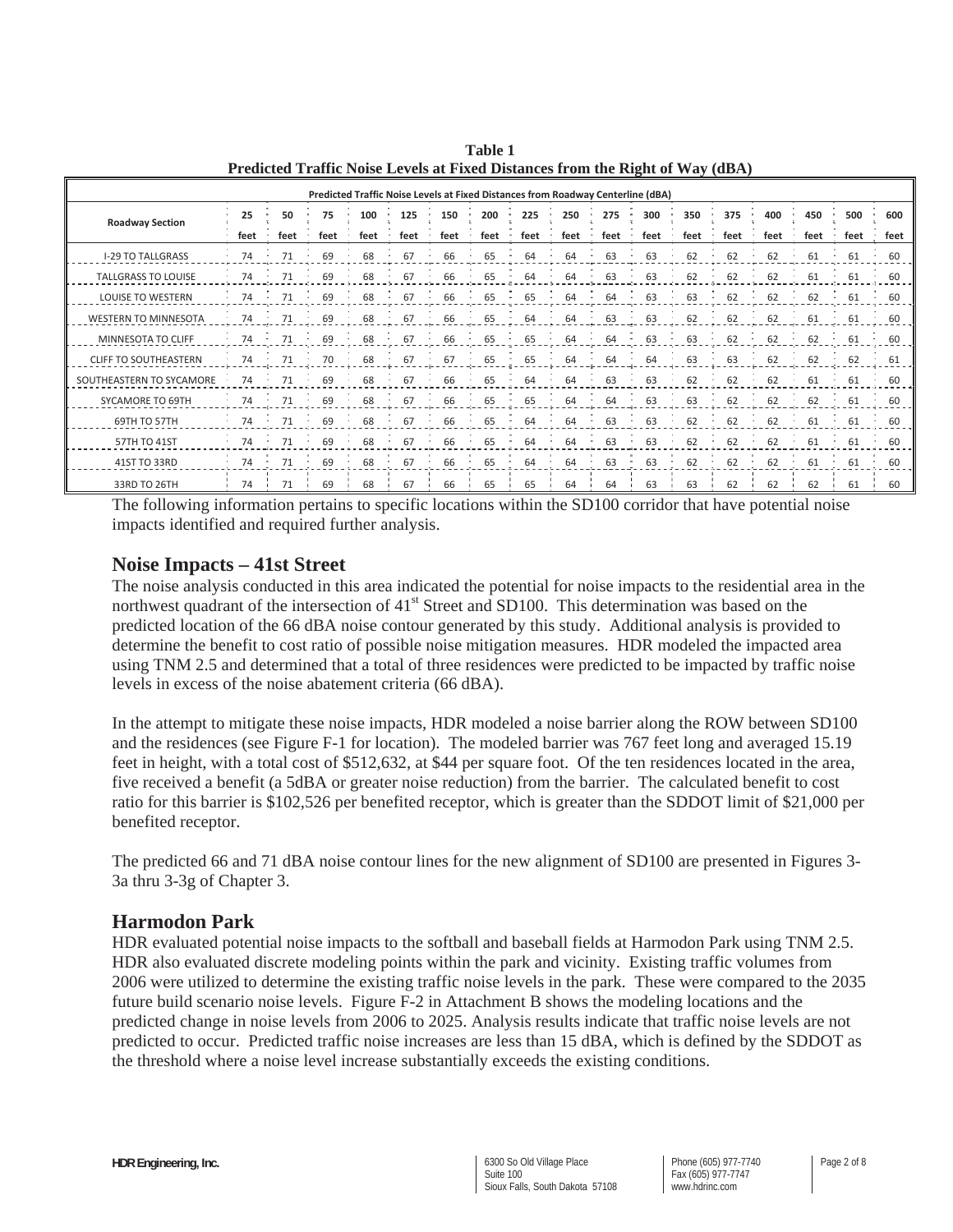## **SD100 and 57th Street**

HDR modeled the redesigned interchange at SD100 and 57<sup>th</sup> Street, and determined predicted noise levels at set distances from the ROW (Table 2). Analysis results indicate that no traffic noise impacts are expected outside of the ROW and the traffic noise level at the nearest residence (approximately 350 feet from the ROW) is predicted to be 60 dBA.

| <b>Table 2</b>                                                                |
|-------------------------------------------------------------------------------|
| Predicted Traffic Noise Levels at Fixed Distances from the Right of Way (dBA) |
| SD100 and 57 <sup>th</sup> Street                                             |

| 25   | 50   | フド<br>ر., | 100  | 125  | 150  | 175  | 200  | 225  | 250  | 275  | 300    | 325  | 350  | 375  | 400  | 450  | 500  | 600  |
|------|------|-----------|------|------|------|------|------|------|------|------|--------|------|------|------|------|------|------|------|
| feet | feet | feet      | feet | feet | feet | feet | feet | feet | feet | feet | feet   | feet | feet | feet | feet | feet | feet | feet |
| 65   | 64   | 63        | 63   | 63   | 62   | 62   | 62   | 61   | 61   | ົ    | $\sim$ | 60   | 60   | 60   | 60   | 59   | 59   | 58   |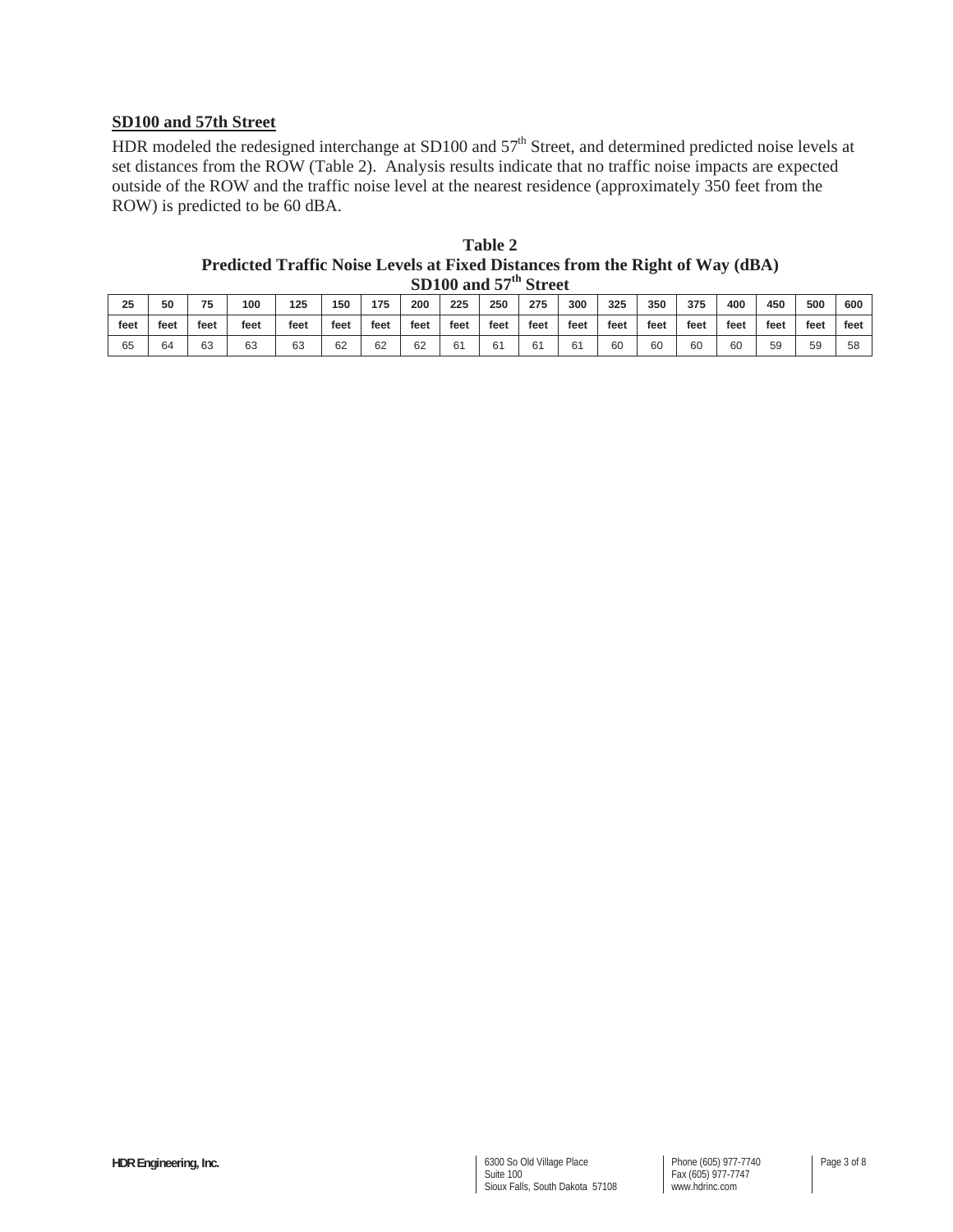**Attachment A Traffic Volumes**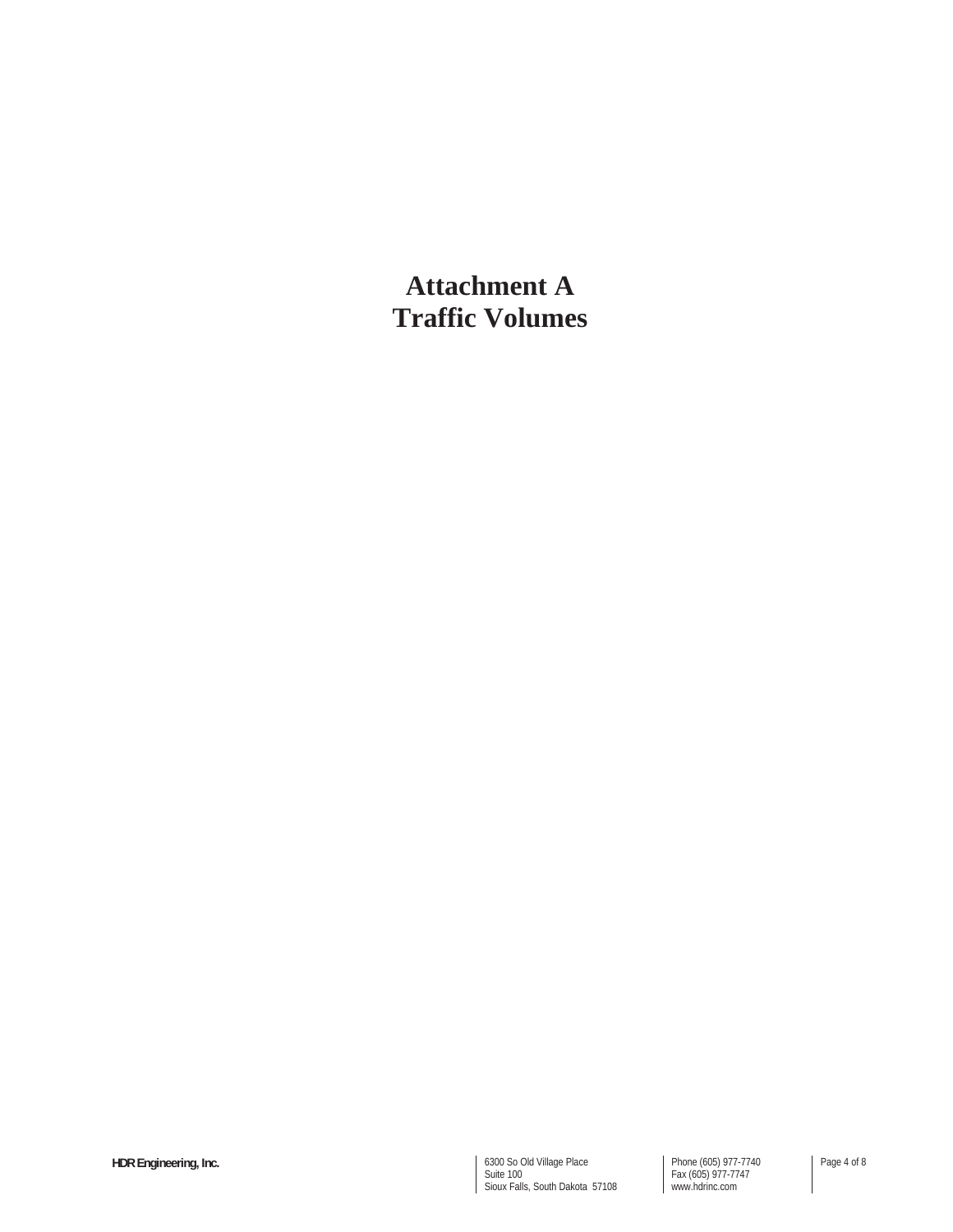# **SD 100 PEAK HOUR VOLUMES 2035 FORECASTS**

|                              | <b>PEAK HOUR</b> |      | <b>PM</b>      |             | <b>MEDIUM</b> | <b>HEAVY</b> |            | <b>MOTORCYCLE</b> |  |  |
|------------------------------|------------------|------|----------------|-------------|---------------|--------------|------------|-------------------|--|--|
| <b>ROADWAY SECTION</b>       | AM               | PM   | <b>VOLUMES</b> | <b>AUTO</b> | <b>TRUCK</b>  | <b>TRUCK</b> | <b>BUS</b> |                   |  |  |
| <b>I-29 TO TALLGRASS</b>     | 2660             | 3110 | <b>WB</b>      | 1410        | 65            | 51           | 11         | 17                |  |  |
|                              |                  |      | EB             | 1410        | 65            | 51           | 11         | 17                |  |  |
| <b>TALLGRASS TO LOUISE</b>   | 2830             | 3140 | <b>WB</b>      | 1424        | 66            | 52           | 11         | 17                |  |  |
|                              |                  |      | EB             | 1424        | 66            | 52           | 11         | 17                |  |  |
| <b>LOUISE TO WESTERN</b>     | 2860             | 3210 | <b>WB</b>      | 1456        | 67            | 53           | 11         | 18                |  |  |
|                              |                  |      | EB             | 1456        | 67            | 53           | 11         | 18                |  |  |
| <b>WESTERN TO MINNESOTA</b>  | 2620             | 3020 | <b>WB</b>      | 1370        | 63            | 50           | 11         | 17                |  |  |
|                              |                  |      | EB             | 1370        | 63            | 50           | 11         | 17                |  |  |
| MINNESOTA TO CLIFF           | 2820             | 3200 | <b>WB</b>      | 1451        | 67            | 53           | 11         | 18                |  |  |
|                              |                  |      | EB             | 1451        | 67            | 53           | 11         | 18                |  |  |
| <b>CLIFF TO SOUTHEASTERN</b> | 2940             | 3250 | WB             | 1474        | 68            | 54           | 11         | 18                |  |  |
|                              |                  |      | EB             | 1474        | 68            | 54           | 11         | 18                |  |  |
| SOUTHEASTERN TO SYCAMORE     | 2710             | 3030 | <b>WB</b>      | 1374        | 64            | 50           | 11         | 17                |  |  |
|                              |                  |      | EB             | 1374        | 64            | 50           | 11         | 17                |  |  |
| SYCAMORE TO 69TH             | 2790             | 3080 | SB             | 1397        | 65            | 51           | 11         | 17                |  |  |
|                              |                  |      | <b>NB</b>      | 1397        | 65            | 51           | 11         | 17                |  |  |
| 69TH TO 57TH                 | 3450             | 3740 | SB             | 1696        | 79            | 62           | 13         | 21                |  |  |
|                              |                  |      | <b>NB</b>      | 1696        | 79            | 62           | 13         | 21                |  |  |
| 57TH TO 41ST                 | 3520             | 3940 | SB             | 1787        | 83            | 65           | 14         | 22                |  |  |
|                              |                  |      | <b>NB</b>      | 1787        | 83            | 65           | 14         | 22                |  |  |
| 41ST TO 33RD                 | 3580             | 3950 | <b>SB</b>      | 1791        | 83            | 65           | 14         | 22                |  |  |
|                              |                  |      | <b>NB</b>      | 1791        | 83            | 65           | 14         | 22                |  |  |
|                              |                  | 4220 | SB             | 1914        | 89            | 70           | 15         | 23                |  |  |
| 33RD TO 26TH                 | 3730             |      | <b>NB</b>      | 1914        | 89            | 70           | 15         | 23                |  |  |

# **VEHICLE CLASSIFICATION**

| <b>VEHICLE</b>      | <b>PERCENT</b> |
|---------------------|----------------|
| AUTO                | 90.7%          |
| <b>MEDIUM TRUCK</b> | 4.2%           |
| <b>HEAVY TRUCK</b>  | 3.3%           |
| <b>BUS</b>          | 0.7%           |
| <b>MOTORCYCLE</b>   | 1.1%           |

Phone (605) 977-7740 Fax (605) 977-7747 www.hdrinc.com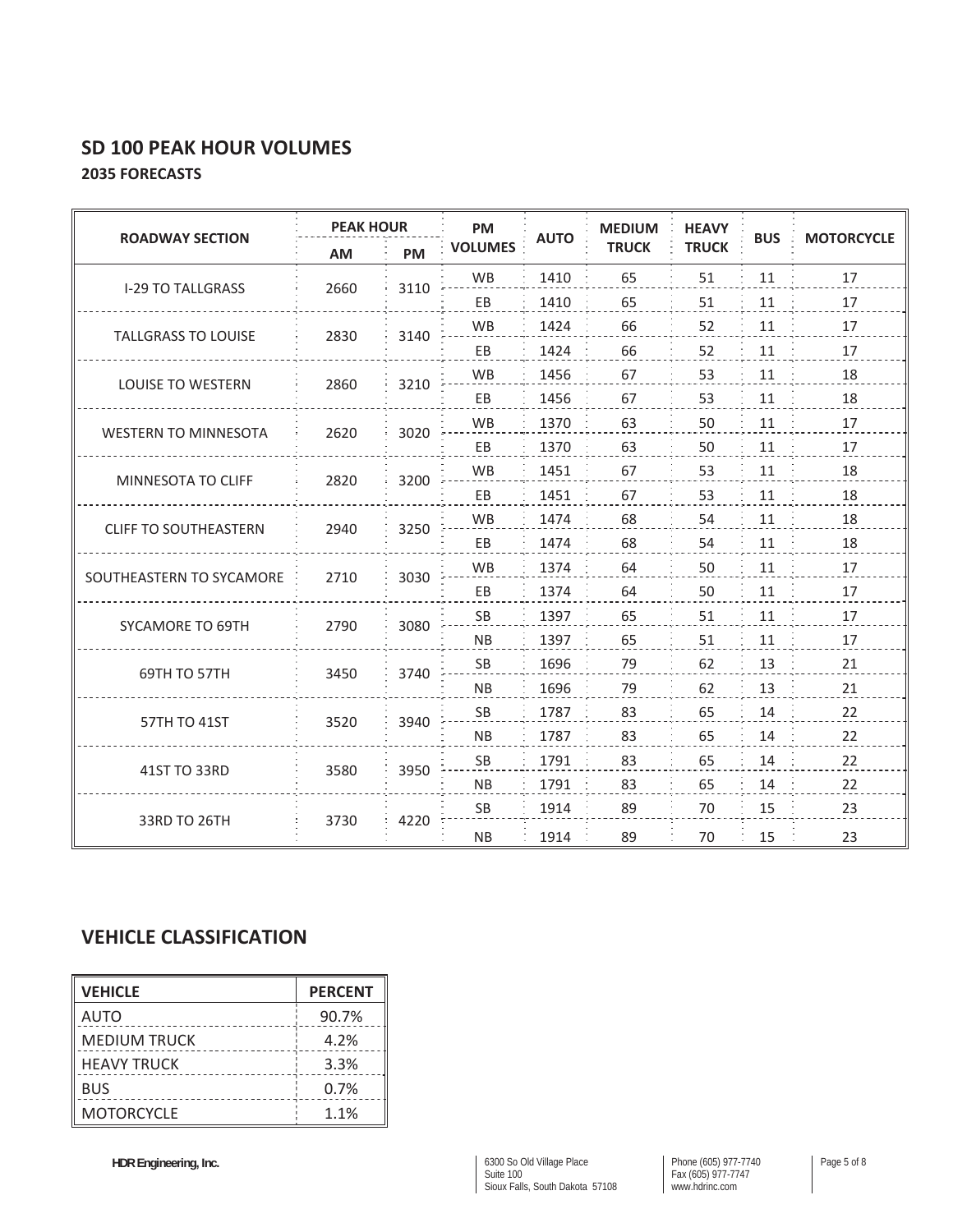**Attachment B Figures**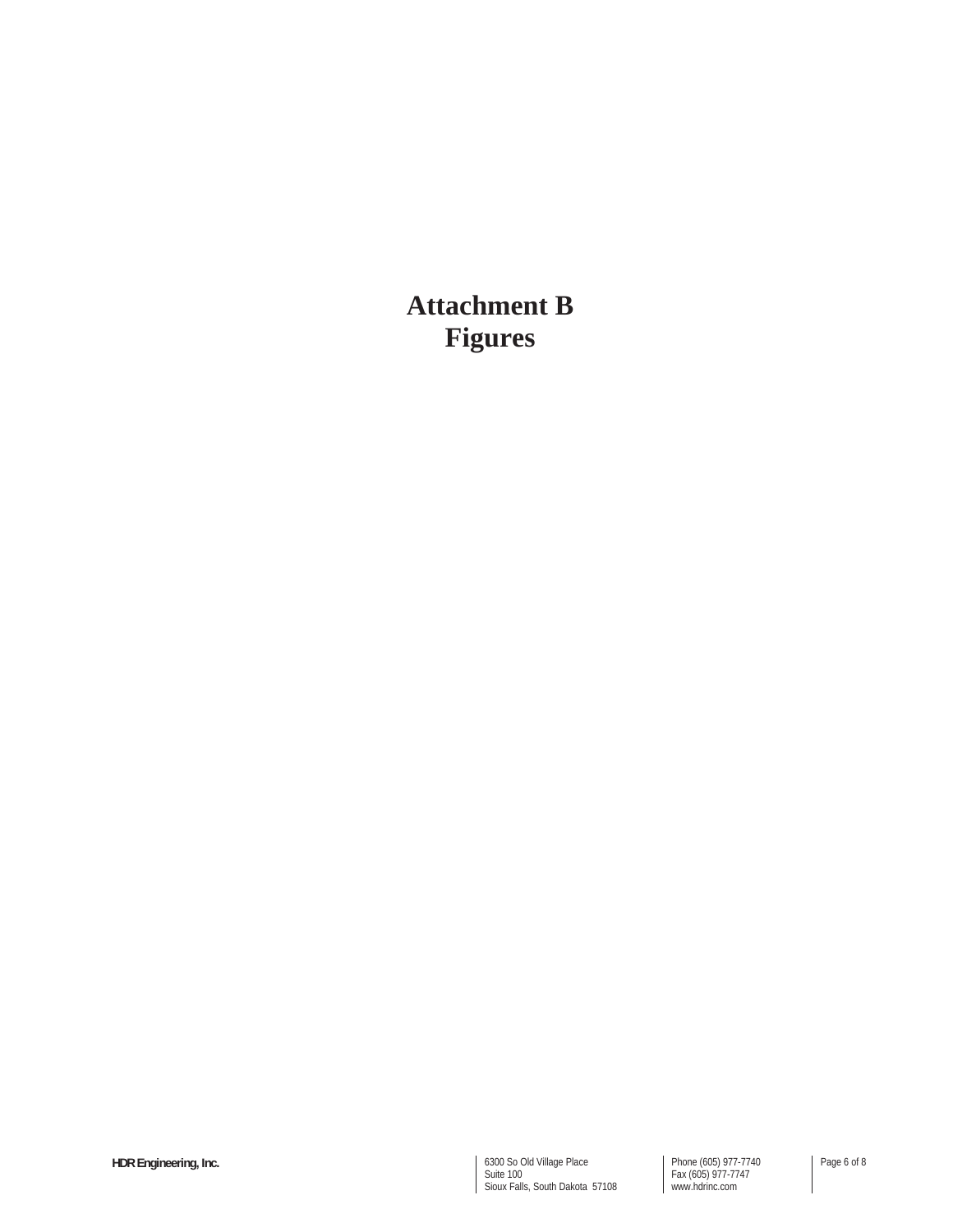

**Figure F-1 Noise Impacts- 41st Street**